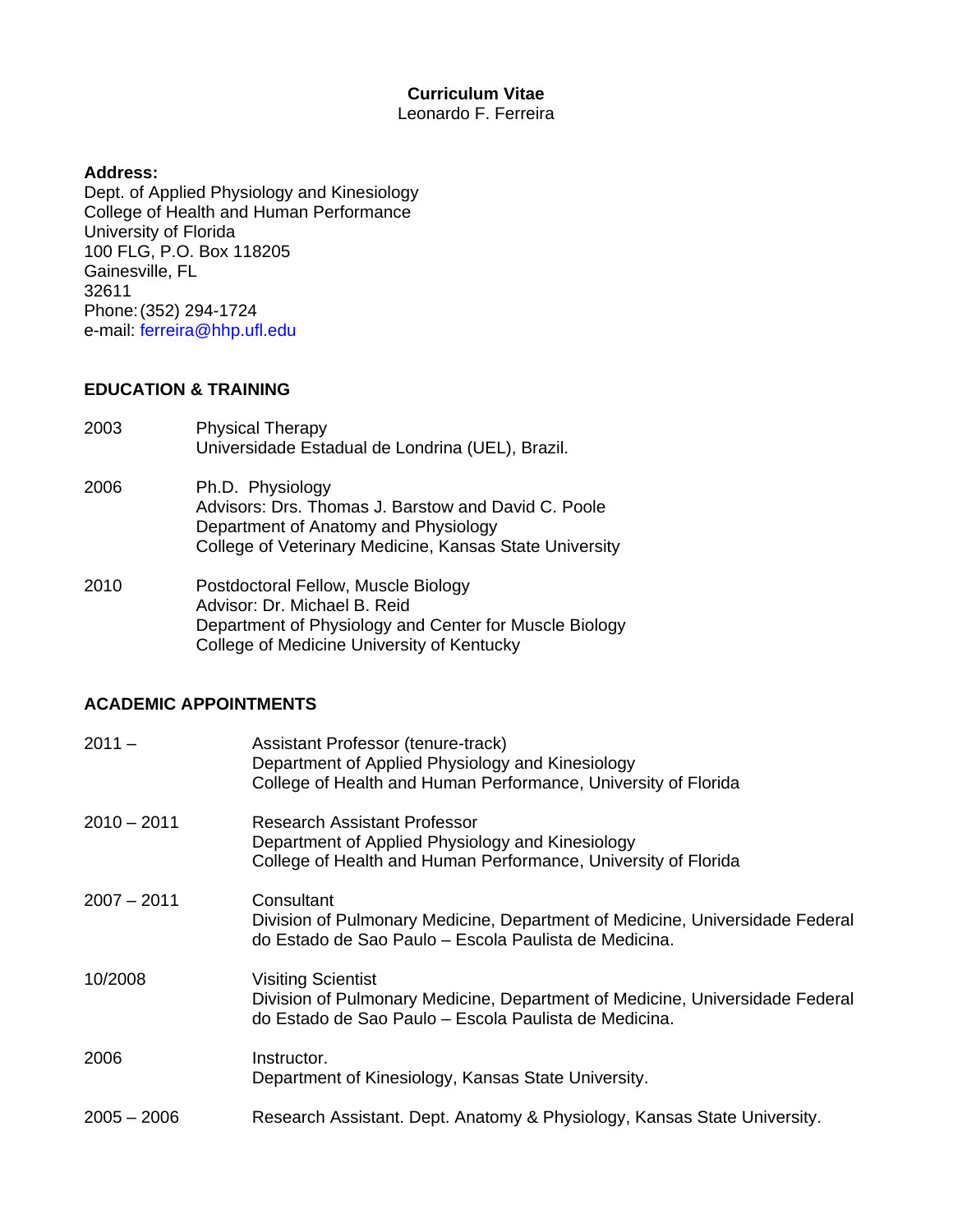## **PROFESSIONAL ACTIVITIES**

#### **Memberships:**

- 1) American Physiological Society
- 2) American Heart Association
- 3) Biophysical Society

#### **Referee:**

- 1) American Journal of Physiology: Heart and Circulatory Physiology
- 2) American Journal of Physiology: Regulatory, Integrative, and Comparative Physiology
- 3) American Journal of Physiology: Endocrine and Metabolism
- 4) American Journal of Physiology: Lung Cellular and Molecular Physiology
- 5) Acta Physiologica
- 6) Anesthesiology
- 7) Journal of Applied Physiology
- 8) Journal of Physiology
- 9) Experimental Physiology
- 10) Experimental Gerontology
- 11) Experimental Cell Research
- 12) American Journal of Respiratory & Critical Care Medicine
- 13) Muscle & Nerve
- 14) Frontiers in Physiology
- 15) Medicine & Science in Sports and Exercise
- 16) Respiratory Physiology & Neurobiology
- 17) European Journal of Applied Physiology
- 18) Antioxidants and Redox Signaling
- 19) American Journal of Respiratory Cell and Molecular Biology
- 20) Skeletal Muscle
- 21) European Journal of Heart Failure

## **Associate Editor:**

Biomedical Research International - Physiology

## **Editorial Board:**

- 1) American Journal of Physiology: Regulatory, Integrative, and Comparative Physiology;
- 2) Frontiers in Exercise Physiology
- 3) Frontiers in Striated Muscle Physiology

## **Conference and Symposium organization**

- 1) Advances in Skeletal Muscle Biology in Health and Disease. Conference. Gainesville, FL. 2012, 2014, 2016
- 2) Molecular mechanisms of lipotoxicity in multiple organs. Symposium on American College of Sports Medicine. May-June 2013.

## **Grant Reviewer:**

American Heart Association: Cardiac Biology, Basic and Translational Science Committe #2 Cycles: Spring 2012, Spring and Fall 2013, Spring 2014, Spring 2015

Belgium Research Foundation - (Fonds Wetenschappelijk Onderzoek - Vlaanderen, FWO) Cycle: Spring 2012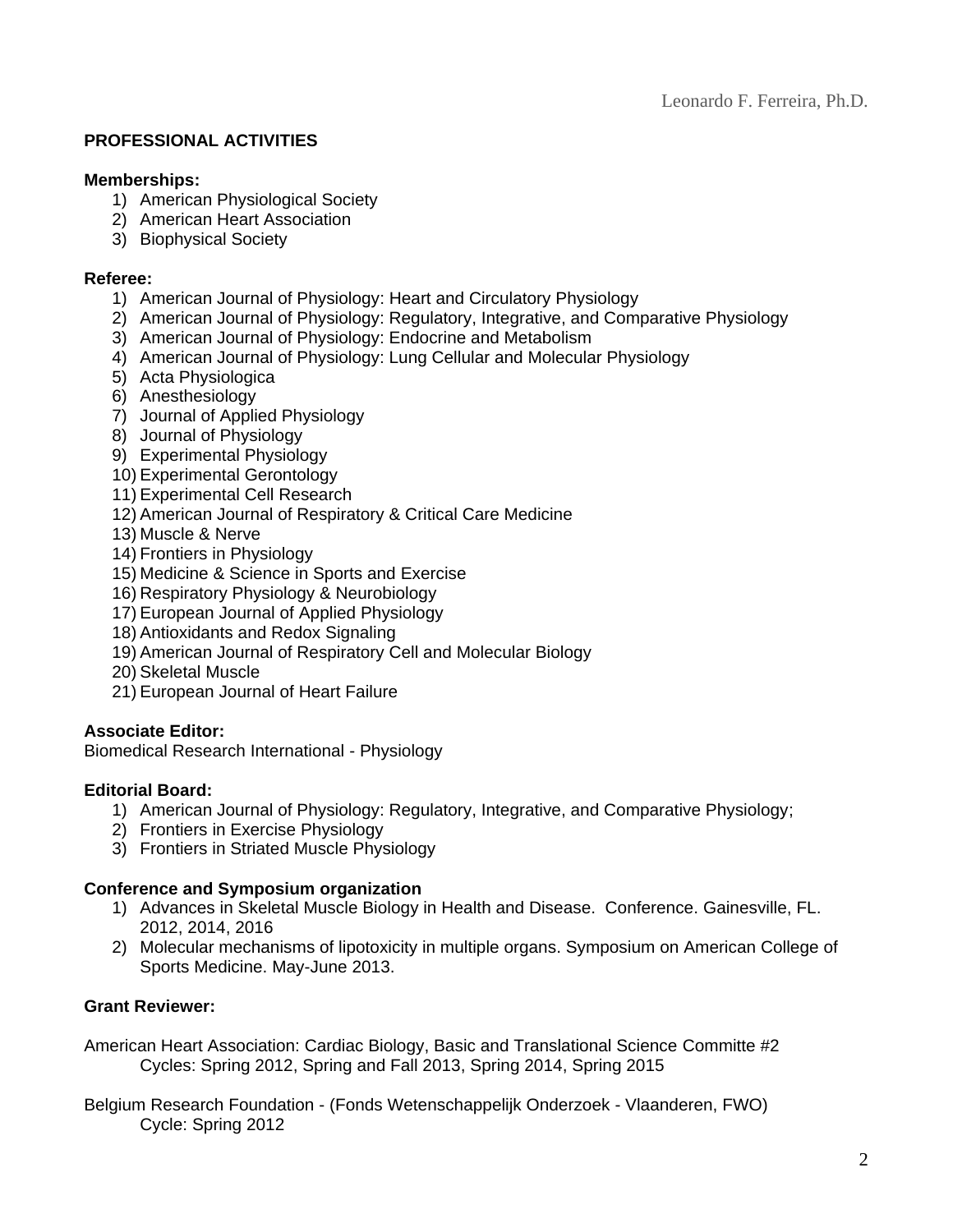Swiss National Science Foundation Fall 2010

# **GRANTS & CONTRACTS**

#### **Active**

NIA [\(5R03AG040400-02\)](https://public.era.nih.gov/grantfolder/piAppDetails/genericStatus.do?encryptedParam=OVRtOKpgRws.R3rOtpKDMiiTDVouxGJgPKi5GUPUccCfp7wJ-35Aa2Y.) Ferreira (PI) 03/2015 – 02/2016 Mechanisms of reduced regenerative potential in aging skeletal muscle Role: PI

AHA/GIA (13GRNT17160000) Ferreira (PI) "*Diaphragm dysfunction in heart failure: role of neutral sphingomyelinase activation and mitochondrial oxidants"* Role: PI

UF-DSR (Opportunity Seed Fund) Hayward (PI) 05/2014 – 04/2016 "*Developing a novel non-invasive non-contact method for cardiorespiratory monitoring in small rodents"* Role: Co-I; 5% effort

NIH/NCI (R21CA194118) Judge (PI) 05/2015 – 04/2017 *Dysregulation of sarcomere stabilizing proteins cause muscle atrophy and weakness during cancer cachexia* Role: Co-I; 10% effort

### **Pending Research Support**

NIH/NHI BI R01HL130318-01 Ferreira (PI) 01/2016 – 12/2020 *Reactive oxygen species and respiratory muscle dysfunction in heart failure* The goal of this study is to determine the role of diaphragm-specific NAD(P)H oxidase and sources of mitochondrial oxidants on diaphragm weakness in an animal model of heart failure. Role: PI

#### NIH/NHLBI

1R01HL131638-01 Ferreira (PI) 07/2016 – 06/2021 *Rehabilitation Strategies and Mechanisms of Diaphragm Weakness in Heart Failure Patients* The goal of this project will be to determine the efficacy and cellular and molecular responses of diaphragm from heart failure patients to inspiratory muscle training and antioxidant intervention. Role: PI

#### **Completed**

| NIH/NHLBI (4R00-HL098453-01)                                    | Ferreira (PI)                                                           | $09/2011 - 07/2015$ |
|-----------------------------------------------------------------|-------------------------------------------------------------------------|---------------------|
| "Mechanisms of respiratory muscle dysfunction in heart failure" |                                                                         |                     |
| Independent Phase (R00) of award                                |                                                                         |                     |
| Role: PI                                                        |                                                                         |                     |
| NIH/NHLBI (K99-HL098453-01). Ferreira (PI)                      |                                                                         | $09/2010 - 08/2011$ |
|                                                                 | "Mechanisms of respiratory muscle dysfunction in heart failure". NHLBI. |                     |
| Mentored (K99) phase of award                                   |                                                                         |                     |
| Role: PI                                                        |                                                                         |                     |
|                                                                 |                                                                         |                     |

Eli Lilly & Co. Martin (PI) 02/2013 – 01/2014 *"Electrical stimulation of the diaphragm during mechanical ventilation in patients"*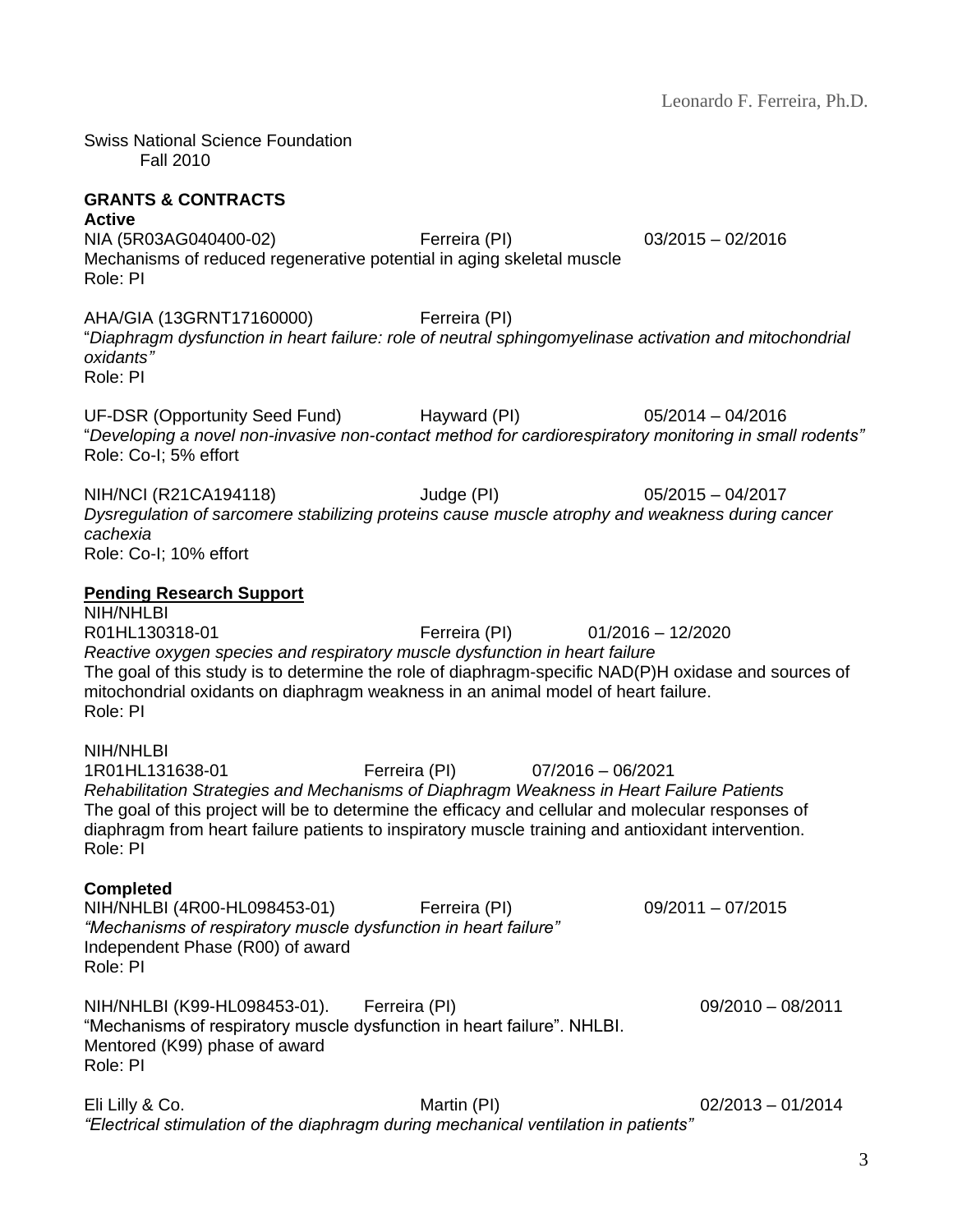Role: Co-I; 7.5% effort

AHA - Great Rivers Affiliate (09POST2020082). Ferreira (PI) 07/2009 – 06/2010 "Mechanisms of diaphragm muscle weakness caused by sphingomyelinase activation". AHA. Postdoctoral Fellowship Role: PI

AHA - Great Rivers Affiliate (0725334B) Ferreira (PI) 07/2007 – 06/2009 "Intracellular signaling of cytokine-stimulated protein degradation in skeletal muscle." Postdoctoral Fellowship

UK-GCRC (funded through NIH M01-RR02602). Ferreira (PI) 07/2007 – 10/2008 "N-acetylcysteine treatment to limit skeletal muscle dysfunction in patients with heart failure.". Clinical Research Feasibility Funds for trainees

Japan Society for the Promotion of Science Ferreira & Koga (Co-PI) 07/2006 "Muscle blood flow and heterogeneity of microvascular oxygenation kinetics during severe-intensity exercise."

CAPES/Ministry of Education Ferreira (PI) 08/2003 – 12/2006 "Dynamics of muscle blood flow,  $O_2$  uptake and muscle microvascular oxygenation during exercise." Pre-doctoral Fellowship Federal government of Brazil

### **Unfunded - Submitted as faculty at University of Florida**

NIH/NIAMS – R21 Ferreira (PI) *"Hsp70 and Nox4 in diaphragm dysfunction induced by heart failure"* Role: PI; 20% effort Submitted: 10/2013

Arthritis foundation Allen (PI) *"Connecting nociception, muscle atrophy, and gait changes in a rat OA model"* Role: Co-I; 5% effort Submitted: 08/2013

NIH/NIAMS – R21 Judge & Ferreira (co-PI) *"Skeletal muscle contractile function and myofibrillar protein acetylation"* Role: Co-PI; 20% effort Submitted: 06/2013

NIH/NHLBI – R21 Hayward (PI) *"Impact of hypertension and aging on cardiorespiratory neuroplasticity"* Role: Co-I; 10% effort Submitted: 02/2013

NIH/NIAMS – DP5 Senf (PI) *"Functional role of eHSP70 on skeletal muscle plasticity"* Role: Co-I; 5% effort Submitted: 01/2013 VA – CDA2 Beck (PI) *"Testosterone replacement to improve cardiac function in a rat heart failure model"*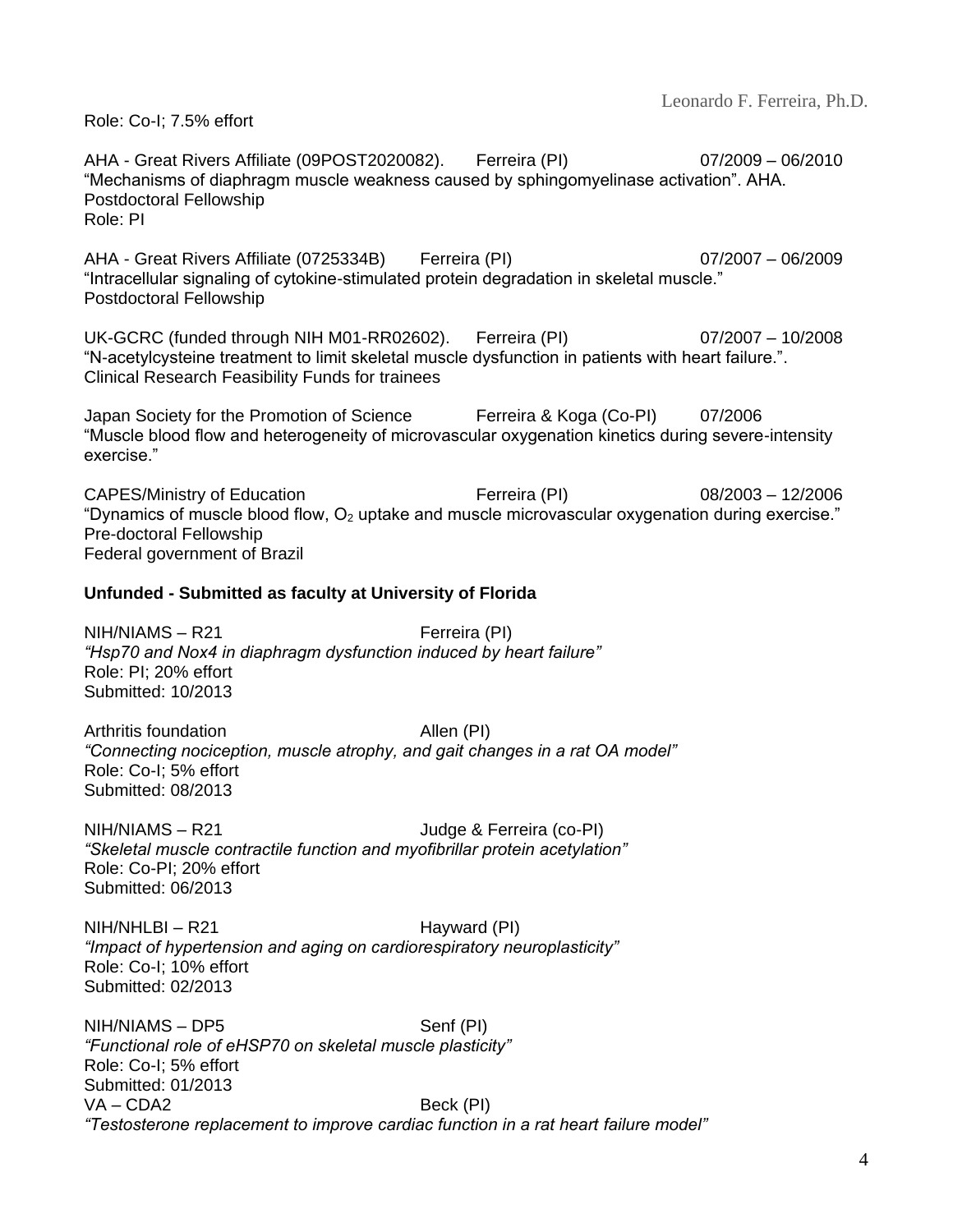Role: Co-I (co-mentor); 5% effort Submitted: 03/2013

UF-DSR (Opportunity Seed Fund) Ferreira (PI) "*Adiponectin-receptor type 1 signaling of skeletal muscle and autonomic nervous system dysfunction in heart failure"* Score/Percentile: N/A Submitted: January 09, 2013

AHA/GIA Ferreira (PI) "*Oxidant and Calpain mediated diaphragm dysfunction in Pulmonary Hypertension*" Score/Percentile: 'streamlined' Submitted: 01/2012

AHA – Innovative Research Grant Willenberg (PI) *"Intramyocardial Injection of a Bioactive, Microstructured Alginate Hydrogel to Improve Post-Infarct Healing" Role: Co-I* Submitted: 01/2012

NIH/NIAMS - R21 Judge (PI) *"Heat shock protein 70 and skeletal muscle plasticity"* Score/Percentile: 28% Role: Co-I Submitted: 02/2012

 $NIH/NICHD - R21$  Martin (PI) *"Effects of surgery and mechanical ventilation on the diaphragm in children"* Role: Co-I Score/Percentile: 54<sup>th</sup> Submitted: 02/2012

NIH-NHLBI (R01HL119544-01) Ferreira (PI) "*Cellular mechanisms of skeletal muscle weakness in chronic heart failure "* Score/Percentile: 'not discussed' Submitted: October 05, 2012

#### **HONORS/AWARDS/FELLOWSHIPS:**

2012 University of Florida Research Excellence Award for Assistant Professors

2008 Postdoctoral Poster Award. College of Medicine, University of Kentucky. \$500

2006 Clarenburg Fellow. College of Veterinary Medicine, Kansas State University. \$1,000

2005 Clarenburg Fellow. College of Veterinary Medicine, Kansas State University. \$1,000

2005 Doctoral Student Award. ACSM – Central States Chapter. \$500

2002 Undergraduate Research Training Fellowship. CNPq - Brazil. \$2,000

2001 Undergraduate Research Training Fellowship. CNPq - Brazil. \$2,000

## **Publications (Chronological order)**

#### *Original Research, Reviews, and Editorials - Peer reviewed (total 55)*

1) **Ferreira L.F.**, Lutjemeier B.J., Townsend D.K., Barstow T.J. Dynamics of skeletal muscle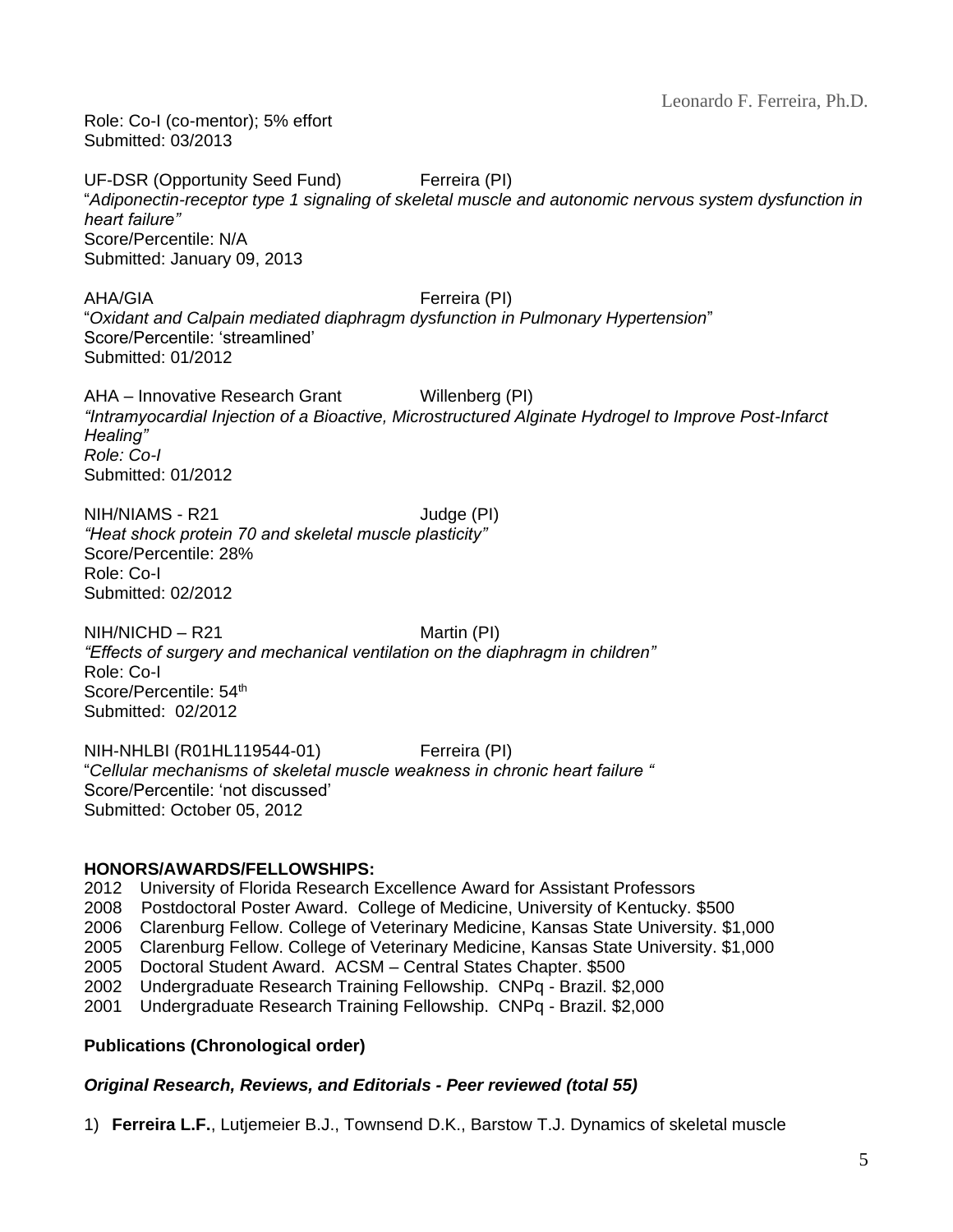oxygenation during sequential bouts of moderate exercise. *Exp. Physiol.* 2005, 90: 393-401.

- 2) **Ferreira L.F.**, Townsend D.K., Lutjemeier B.J., Barstow T.J. Muscle capillary blood flow kinetics estimated from pulmonary O<sub>2</sub> uptake and near-infrared spectroscopy. J. Appl. Physiol. 2005, 98:1820-1828.
- 3) **Ferreira L.F.**, Poole D.C., Barstow T.J. Muscle blood flow O<sup>2</sup> uptake interaction and their relation to on-exercise dynamic of O<sub>2</sub> exchange. *Respir. Physiol. Neurobiol.* 2005, 147: 91-103.
- 4) **Ferreira L.F.**, Harper A.H., Townsend D.K., Lutjemeier B.J., Barstow T.J. Kinetics of estimated muscle capillary blood flow during recovery from exercise. *Exp. Physiol.* 2005, 90: 715-726.
- 5) Behnke B.J., Padilla D.J., **Ferreira L.F.**, Delp M.D., Musch T.I., Poole D.C. Effects of hypovolemic hypotension on microvascular oxygen pressures in contracting skeletal muscles. *J. Appl. Physiol.* 2006; 100(3):1019-1026.
- 6) **Ferreira L.F.**, Lutjemeier B.J., Townsend D.K., Barstow T.J. Effects of pedal frequency on estimated muscle microvascular O<sub>2</sub> extraction. *Eur. J. Appl. Physiol.* 2006; 96(5): 558-563.
- 7) **Ferreira L.F.**, Harper A.H., Barstow T.J. Frequency-domain characteristics and filtering of blood flow following the onset of exercise: implications for kinetics analysis. *J. Appl. Physiol.* 2006; 100(3): 817-825.
- 8) **Ferreira L.F.**, McDonough P., Behnke B.J., Musch T.I., Poole D.C. Blood flow and O<sub>2</sub> extraction as a function of O<sub>2</sub> uptake in rat muscles composed of different fiber type. *Respir. Physiol. Neurobiol.* 2006; 153(3):237-49.
- 9) **Ferreira L.F.**, Padilla D.J., Williams J., Hageman K.S., Musch T.I., Poole D.C. Effects of altered nitric oxide availability on rat muscle microvascular oxygenation during contractions. *Acta Physiol.* 2006; 186(3): 223-232.
- 10) Harper A.J., **Ferreira L.F.**, Lutjemeier B.J., Townsend D.K., Barstow T.J. Femoral artery and estimated muscle capillary blood flow kinetics following the onset of exercise. *Exp. Physiol* 2006; 91(4):661-671.
- 11) **Ferreira L.F.**, Padilla D.J., Musch T.I., Poole D.C. Temporal profile of skeletal muscle capillary hemodynamics during recovery from contractions. *J. Physiol.* 2006; 573:787-797.
- 12) **Ferreira L.F.**, Hageman K.S., Hahn S.A., Williams J., Padilla D.J., Poole D.C., Musch T.I. Muscle microvascular oxygenation in chronic heart failure: role of nitric oxide availability. *Acta Physiol. 2006*; 188:3-13.
- 13) Hahn S.A., **Ferreira L.F.**, Williams J., Jansson K., Behnke B.J., Musch T.I., Poole D.C. Downhill treadmill running trains the rat spinotrapezius muscle *J. Appl. Physiol* 2007; 102:412-416.
- 14) **Ferreira L.F.**, Hueber D.M., Barstow T.J. Effects of assuming constant optical scattering on measurements of muscle oxygenation by near-infrared spectroscopy during exercise. *J. Appl. Physiol.* 2007; 102:358-367.
- 15) Poole D.C. & **Ferreira L.F.** Invited Review Oxygen exchange in the young and old: musclevascular-pulmonary coupling. *Exp. Physiol* 2007; 92(2):341-346
- 16) Poole D.C., **Ferreira L.F.**, Behnke B.J., Barstow T.J., Jones A.M. The final frontier: Oxygen flux into muscle at exercise onset. *Exerc. Sport. Sci. Rev*. 2007; 35(4):166-173
- 17) **Ferreira L.F.**, Koga S., Barstow T.J. Dynamics of nonivasively estimated microvascular O<sub>2</sub> extraction during ramp exercise. *J. Appl. Physiol.* 2007; 103(6):1999-2004
- 18) Koga S., Poole D.C., **Ferreira L.F.**, Whipp B.J., Kondo N., Saitoh T., Ohmae E., Barstow T.J. Spatial heterogeneity of muscle deoxygenation kinetics during cycle exercise. *J. Appl. Physiol.* 2007; 103(6):2049-2056.
- 19) Lutjemeier B.J., **Ferreira L.F.**, Poole D.C., Townsend D.K., Barstow T.J. Muscle microvascular hemoglobin concentration and oxygenation within the contraction-relaxation cycle. *Resp. Physiol. Neurobiol.* 2008; 160(2):131-138.
- 20) **Ferreira L.F.** & Reid M.B. Muscle-derived ROS and thiol modulation of fatigue. *J. Appl. Physiol.* 2008; 104(3):853-860.
- 21) Chiappa GR, Borghi-Silva A, **Ferreira LF**, Carrascosa C, Oliveira CC, Maia J, Gimenes AC, Queiroga F Jr, Berton D, Ferreira EM, Nery LE, Neder JA. Kinetics of muscle deoxygenation are accelerated at the onset of heavy-intensity exercise in patients with COPD: relationship to central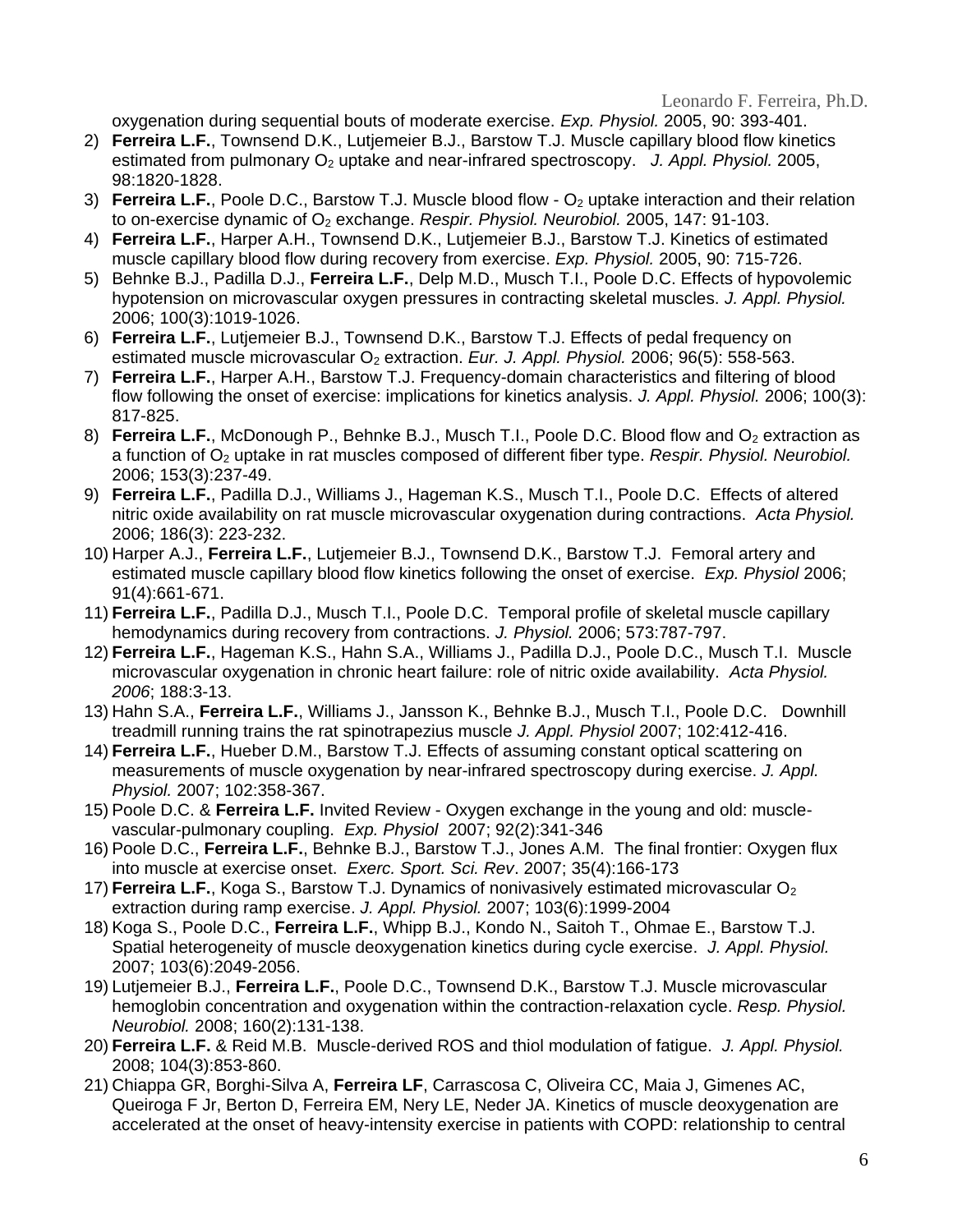cardiovascular dynamics. *J Appl Physiol.* 2008;104(5):1341-50.

- 22) Harper A.J., **Ferreira L.F.**, Lutjemeier B.J., Townsend D.K., Barstow T.J. Matching of blood flow to metabolic rate during recovery from moderate exercise in humans. *Exp. Physiol* 2008;93(10):1118- 1125.
- 23) Herspring K.H., Copp S., **Ferreira L.F.**, Poole D.C., Musch T.I. Effects of antioxidants on contracting spinotrapezius muscle microvascular oxygenation and blood flow in aged rats. *J. Appl Physiol* 2008;105(6):1889-1896.
- 24) Copp SW, **Ferreira LF**, Herspring KF, Musch TI, Poole DC. The effects of aging on capillary hemodynamics in contracting rat spinotrapezius muscle. *Microvasc Res.* 2009;77(2):113-9.
- 25) Chiappa GR, Queiroga F Jr, Meda E, **Ferreira LF**, Diefenthaeler F, Nunes M, Vaz MA, Machado MC, Nery LE, Neder JA. Heliox improves oxygen delivery and utilization during dynamic exercise in patients with chronic obstructive pulmonary disease. *Am J Respir Crit Care Med*. 2009;179(11):1004-10.
- 26) **Ferreira LF**, Gilliam LA, Reid MB. L-2-oxothiazolidine-4-carboxylate reverses glutathione oxidation and delays fatigue of skeletal muscle in vitro. *J Appl Physiol*. 2009;107(1):211-216.
- 27) Copp SW, **Ferreira LF**, Herspring KH, Hirai DM, Snyder BS, Poole DC, Musch TI. The effects of antioxidants on microvascular oxygenation and blood flow in skeletal muscle of young rats. *Exp.*  Physiol*.* 2009; 94(9):961-971.
- 28) Saitoh T, **Ferreira LF**, Barstow TJ, Poole DC, Ooue A, Kondo N, Koga S. Effects of prior heavy exercise on heterogeneity of muscle deoxygenation kinetics during subsequent heavy exercise. *Am J Physiol Regul Integr Comp Physiol*. 2009; 297(3):R615-R621
- 29) Behnke BJ, **Ferreira LF**, McDonough PJ, Musch TI, Poole DC. Recovery dynamics of skeletal muscle oxygen uptake during the exercise off-transient. *Respir Physiol Neurobiol.* 2009;168(3):254-60. PMCID: PMC2931816
- 30) Gilliam LAA, **Ferreira LF**, Bruton JD, Moylan JS, Westerblad H, St. Clair DK, Reid MB. Doxorubicin acts through tumor necrosis factor subtype 1 (TNFR1) to cause dysfunction of murine skeletal muscle. *J. Appl. Physiol.* 2009; 107(6):1935-1942. PMC2793196
- 31) Hirai DM, Copp SW, Herspring KF, **Ferreira LF**, Poole DC, Musch TI. Aging impacts microvascular oxygen pressure during recovery from contractions in rat skeletal muscle. *Respir. Physiol. Neurobiol.* 2009; 169(3):315-322.
- 32) Barbosa P, Bravo DM, Neder JA, **Ferreira LF**. Kinetics analysis of muscle arterial–venous O<sup>2</sup> difference profile during exercise. *Resp Physiol Neurobiol*. 2010; 173:51-57
- 33) Berton D, Barbosa, P, Takara L, Chiappa GR, Siqueira ACB, Bravo D, **Ferreira LF**, Neder JA. Bronchodilators accelerate the dynamics of muscle  $O<sub>2</sub>$  delivery and utilization during exercise in COPD. *Thorax.* 2010; 65(7):588-93.
- 34) Hirai DM, Copp SW, **Ferreira LF**, Musch TI, Poole DC. Nitric oxide bioavailability modulates the dynamics of microvascular oxygen exchange during recovery from contractions. *Acta Physiol.* 2010 Oct;200(2):159-69. PMID: 20384595
- 35) **Ferreira LF**, Moylan JS, Gilliam LA, Smith JD, Nikolova-Karakashian M, Reid MB. Sphingomyelinase stimulates oxidant signaling to weaken skeletal muscle and promote fatigue. *Am J Physiol* 2010; 299:C552-60. PMID: 20519448
- 36) **Copp SW**, Hirai DM, Ferreira LF, Poole DC, Musch TI. Progressive chronic heart failure slows recovery of microvascular oxygen pressures following contractions in rat spinotrapezius muscle. *Am J Physiol Heart Circ Physiol*. 2010; 299(6):H1755-61. PMCID: PMC3006296.
- 37) **Ferreira LF**, Campbell KS, Reid MB. Effectiveness of Sulfur-Containing Antioxidants in Delaying Skeletal Muscle Fatigue. *Med Sci Sports Exerc*. 2011;43(6):1025-31
- *38)* **Ferreira LF,** Campbell KS, Reid MB. N-acetylcysteine during handgrip exercise in humans: Adverse reactions and plasma thiols. *Int. J. Sports Nutr Exerc Metab. 2011;21(2):146-54.*
- 39) Gilliam LA, Moylan JS, **Ferreira LF**, Reid MB. TNF/TNFR1 signaling mediates doxorubicin-induced diaphragm weakness. *Am J Physiol Lung Cell Mol Physiol.* 2011;300(2):L225-31. PMCID: PMC3043812.
- 40) Hinkle RT, Lefever FR, Dolan ET, Reichart DL, Zwolshen JM, Oneill TP, Maloney KG, Mattson JP,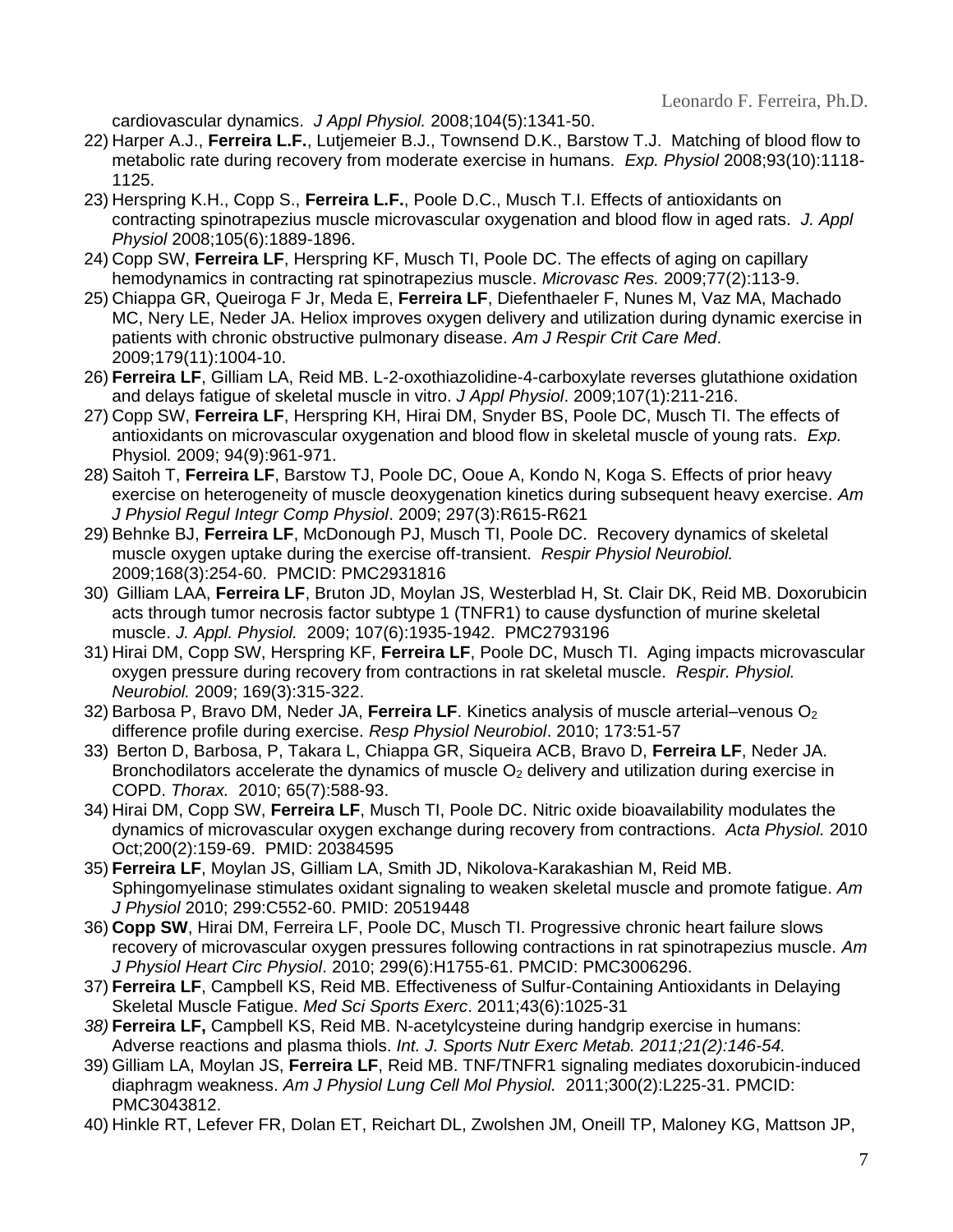**Ferreira LF**, Musch TI, Poole DC, Isfort RJ. Treatment with a corticotrophin releasing factor 2 receptor agonist modulates skeletal muscle mass and force production in aged and chronically ill animals. BMC Musculoskelet Disord. 2011 Jan 14;12:15.

- 41) Koga S, Poole DC, Fukuoka Y, **Ferreira LF**, Kondo N, Ohmae E, Barstow TJ. Methodological validation of the dynamic heterogeneity of muscle deoxygenation within the quadriceps during cycle exercise. *Am J Physiol Regul Integr Comp Physio*l. 2011 Aug;301(2):R534-41.
- 42) Koga S, Kano Y, Barstow TJ, **Ferreira LF**, Ohmae E, Sudo M, Poole DC. Kinetics of muscle deoxygenation and microvascular PO2 during contractions in rat: comparison of optical spectroscopy and phosphorescence-quenching techniques. *J Appl Physiol*. 2012 Jan;112(1):26-32
- 43) **Ferreira LF**, Moylan JS, Stasko S, Smith JD, Campbell KS, Reid MB. Sphingomyelinase depresses force and calcium sensitivity of the contractile apparatus in mouse diaphragm muscle fibers. *J Appl Physiol. 2012 May;112(9):1538-45.*
- 44) Della Rocca DG, Willenberg BJ, **Ferreira LF**, Wate PS, Petersen JW, Handberg EM, Zheng T, Steindler DA, Terada N, Batich CD, Byrne BJ, Pepine CJ. A degradable, bioactive, gelatinized alginate hydrogel to improve stem cell/growth factor delivery and facilitate healing after myocardial infarction. *Med Hypotheses. 2012 Nov;79(5):673-7. PMID: 22939314.*
- 45) Roberts BM, Ahn B, Smuder AJ, Al-Rajhi M, Gill LC, Beharry AW, Powers SK, Fuller DD, **Ferreira LF\***, Judge AR\*. Diaphragm and ventilatory dysfunction during cancer cachexia. *FASEB J*. 2013; 27(7):2600-10,\*\* co-senior authors
- 46) Ahn B, Empinado HM, Al-Rajhi M, Judge AR, **Ferreira LF**. Diaphragm atrophy and contractile dysfunction in a murine model of pulmonary hypertension. *PLoS ONE* 2013; 8(4): e62702. doi:10.1371/journal.pone.0062702
- 47) Sieck GC, **Ferreira LF**, Reid MB, Mantilla CB. Mechanical properties of respiratory muscles. Compr Physiol. 2013 Oct;3(4):1553-67.
- 48) Senf SM, Howard TM, Ahn B, **Ferreira LF**, Judge AR. Loss of the Inducible Hsp70 Delays the Inflammatory Response to Skeletal Muscle Injury and Severely Impairs Muscle Regeneration. *PLoS ONE* 2013; 8(4): e62687. doi:10.1371/journal.pone.0062687
- 49) Roberts BM, Frye GS, Ahn B, **Ferreira LF\***, Judge AR\*. Cancer cachexia decreases specific force and accelerates fatigue in limb muscle. *Biochem Biophys Res Commun*. 2013; 435(3):488-92. \*cosenior authors
- 50) Empinado HM, Deevska GM, Nikolova-Karakashian M, Yoo JK, Christou DD, **Ferreira LF**. Diaphragm dysfunction in heart failure is accompanied by increases in neutral sphingomyelinase activity and ceramide content. *Eur J Heart Fail*. 2014 16(5):519-25.
- 51) Beharry AW, Sandesara PB, Roberts BM, **Ferreira LF**, Senf SM, Judge AR. HDAC1 activates FoxO and is both sufficient and required for skeletal muscle atrophy. *J Cell Sci.* 2014; 127:1441-53
- 52) Ahn B, Beaver T, Martin T, Hess P, Brumback B, Ahmed S., Smith BK, Leeuwenburgh C, Martin AD, **Ferreira LF**. Phrenic nerve stimulation increases human diaphragm fiber force after cardiothoracic surgery. Am J Respir Crit Care Med. 2014;190(7):837-9
- 53) Bost ER, Frye GS, Ahn B, **Ferreira LF**. Diaphragm dysfunction caused by sphingomyelinase requires the p47phox subunit of NADPH oxidase. Respir Physiol Neurobiol. 2015; 205:47-52. PMCID: PMC4259017
- 54) Judge SM, Wu CL, Beharry AW, Roberts BM, **Ferreira LF**, Kandarian SC, Judge AR. Genomewide identification of FoxO-dependent gene networks in skeletal muscle during C26 cancer cachexia. BMC Cancer. 2014;14(1):997.
- 55) Hayward LF, Hampton EE, **Ferreira LF**, Christou DD, Yoo JK, Hernandez ME, Martin EJ. Chronic heart failure alters orexin and melanin concentrating hormone but not corticotrophin releasing hormone-related gene expression in the brain of male Lewis rats. Neuropeptides 2015. doi: 10.1016/j.npep.2015.06.001.
- 56) Ahn BS, Beharry AW, Frye GS, Judge AR, Ferreira LF. NAD(P)H oxidase subunit p47phox is elevated and p47phox knockout prevents diaphragm contractile dysfunction in heart failure. Am J Physiol Lung Cell Mol Physiol. 2015 Jul 24:ajplung.00176.2015. doi: 10.1152/ajplung.00176.2015. [Epub ahead of print] PMID: 26209274.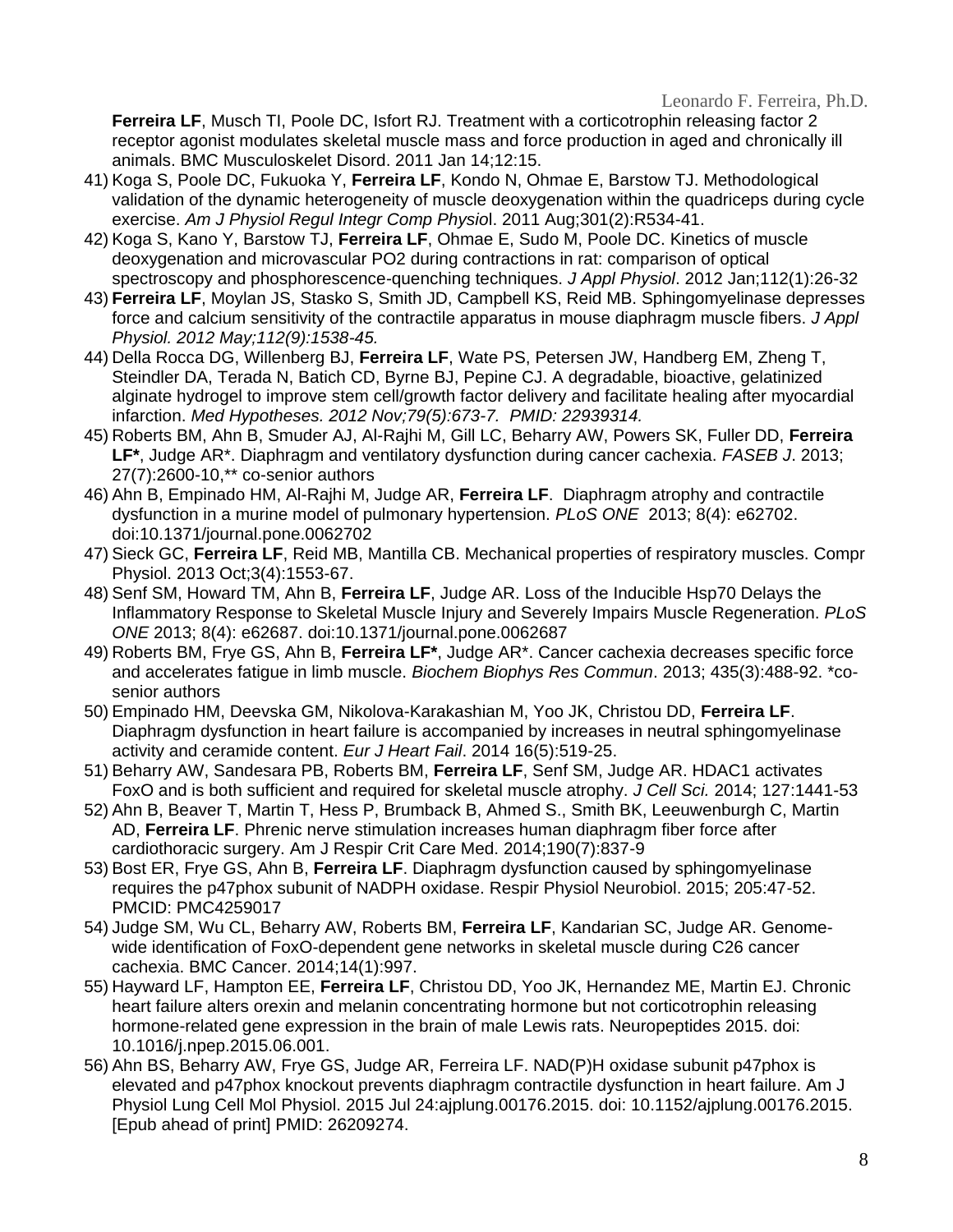### **Letters-to-the editor**

1) Barstow T.J., Lutjemeier B.J., **Ferreira L.F.** Kinetics of restoration of arteriolar tone after exercise. *J. Appl. Physiol.* 2005, 99: 775.

2) **Ferreira L.F.**, Barstow T.J. Kinetics of muscle oxygen use, oxygen content and blood flow during exercise: Reply. *J. Appl. Physiol.* 2005, 99: 2463-2469.

3) **Ferreira L.F**. Capillary recruitment during exercise: how much? Journal of Applied Physiology Point-Counterpoint. *J. Appl. Physiol* 2008.

4) Jones AM, Davies RC, **Ferreira LF**, Barstow TJ, Koga S, Poole DC. Reply to Quaresima and Ferrari. *J Appl Physiol.* 2009 l;107(1):372-3

5) **Ferreira LF** and Behnke BJ. Invited Editorial: A toast to health and performance! Beetroot juice lowers blood pressure and the O<sub>2</sub> cost of exercise. *J Appl Physiol.* 2011;110(3):585-6

## **TEACHING**

University of Florida

Department of Applied Physiology and Kinesiology

APK3110 Introduction to Exercise Physiology (Fall 2013, Summer 2015) APK4050 Research Methods (Spring 2014)

APK4112 Advanced Exercise Physiology (Fall 2014, Spring 2015)

Universidade Estadual de Londrina, Brazil

Department of Cardiothoracic Surgery, College of Medicine Cardiopulmonary Exercise Testing & Interpretation (Lecture and Laboratory). Graduate course.

Universidade do Norte do Parana, Brazil

School of Physical Therapy.

Exercise Physiology - Thermoregulation and Environmental Influences on Exercise Performance. Lecture and Laboratory. Graduate course.

Kansas State University.

Department of Kinesiology KIN635 Nutrition & Exercise (Exercise Section) KIN335 Exercise Physiology (Respiratory Section)

#### **TRAINEES**

#### **Doctoral students**

| Ongoing                |                                        |
|------------------------|----------------------------------------|
| <b>Philip Coblentz</b> | Role: Major Professor (Chair)          |
| Adam Beharry           | <b>Role: External Committee Member</b> |
| <b>Brandon Roberts</b> | Role: External Committee Member        |
|                        |                                        |

| Completed          |                                                 |
|--------------------|-------------------------------------------------|
| Kurt Sollanek, PhD | Role: Committee Member (Chair: Scott K. Powers) |
| Bumsoo Ahn, PhD    | Role: Major Professor (Chair)                   |

## **Master Students (non-thesis)**

*Ongoing*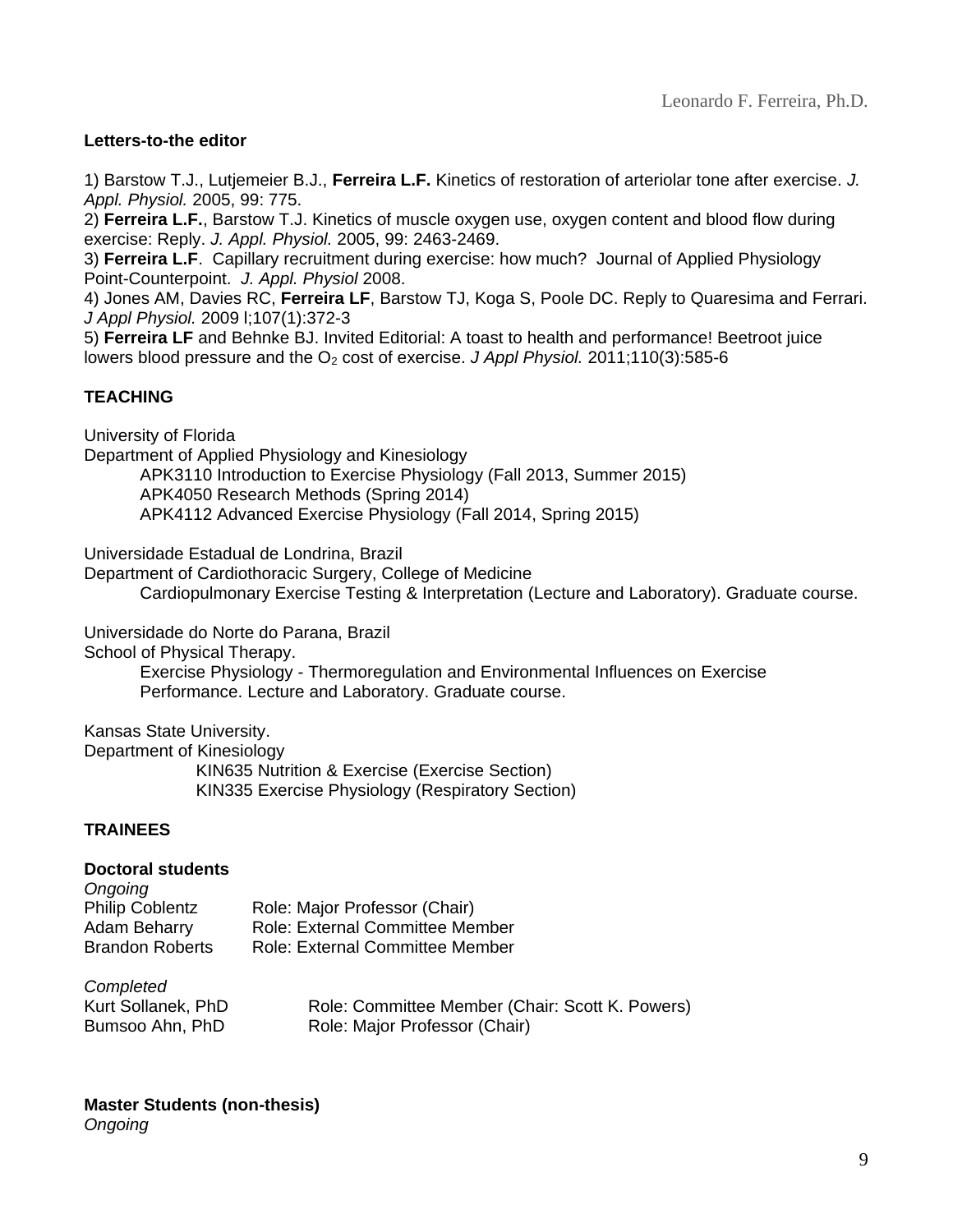| Metkel Beiene           | Role: Major Professor (Chair) |
|-------------------------|-------------------------------|
| <b>Katherine Crider</b> | Role: Major Professor (Chair) |
| lan Stowe               | Role: Major Professor (Chair) |
| <b>Jared Brody</b>      | Role: Major Professor (Chair) |
| <b>Charles Hill</b>     | Role: Major Professor (Chair) |

| Completed            |                               |
|----------------------|-------------------------------|
| Farid Medleg, MS     | <b>Role: Major Professor</b>  |
| Alyssa Hernandez, MS | Role: Major Professor (Chair) |

# **Undergraduate Research Students**

#### *Current*

Ravi Patel, Jamie Luskin

*Past*

| <b>Name</b>         | <b>Years</b> | <b>Degree</b>      | <b>Current Position</b>             |
|---------------------|--------------|--------------------|-------------------------------------|
| <b>Gregory Frye</b> | 02/2011 to   | <b>BS Exercise</b> | UF School of Physical Therapy       |
|                     | 04/2014      | Physiology         |                                     |
| Elaina Bost         | 02/2011 to   | <b>BS Exercise</b> | UF School of Physical Therapy       |
|                     | 04/2013      | Physiology         |                                     |
| Antonio Arroyo      | 02/2011 to   | <b>BS Exercise</b> | UF School of Physical Therapy       |
|                     | 04/2012      | Physiology         |                                     |
| Abraham Arroyo      | 02/2011 to   | <b>BS Exercise</b> | UF School of Physical Therapy       |
|                     | 04/2012      | Physiology         |                                     |
| <b>Nikhil Patel</b> | 01/2014 to   | <b>BS Exercise</b> | U. Miami School of Physical Therapy |
|                     | 04/2015      | Physiology         |                                     |

### **Trainee Honors & Awards**

| <b>Name</b>     | <b>Status</b>    | <b>Awards</b>                                            |
|-----------------|------------------|----------------------------------------------------------|
| Bumsoo Ahn      | Doctoral student | - Grinter pre-doctoral Fellowship (UF-HHP)               |
|                 |                  | - Stanley lecture poster award $-2^{nd}$ place (UF-HHP)  |
|                 |                  | - Howard Hughes Undergraduate Research Mentor (2014)     |
| Elaina Bost     | Undergraduate    | - David S. Bruce Outstanding Abstract Award for          |
|                 | student          | undergraduate students (American Physiological Society - |
|                 |                  | EB 2012)                                                 |
|                 |                  | - Dr. Norma Leavitt Scholarship 2013 (UF-HHP)            |
| Gregory S. Frye | Undergraduate    | - David S. Bruce Outstanding Abstract Award for          |
|                 | student          | undergraduate students (American Physiological Society - |
|                 |                  | EB 2013)                                                 |
|                 |                  | - Lee McCachren Endowed Scholarship 2012 (UF-HHP)        |
|                 |                  | - University Scholars Program Scholarship 2013 (UF)      |
| Jamie Luskin    | Undergraduate    | - University Scholars Program Scholarship 2015 (UF)      |
|                 | student          |                                                          |

## **RESEARCH LECTURES**